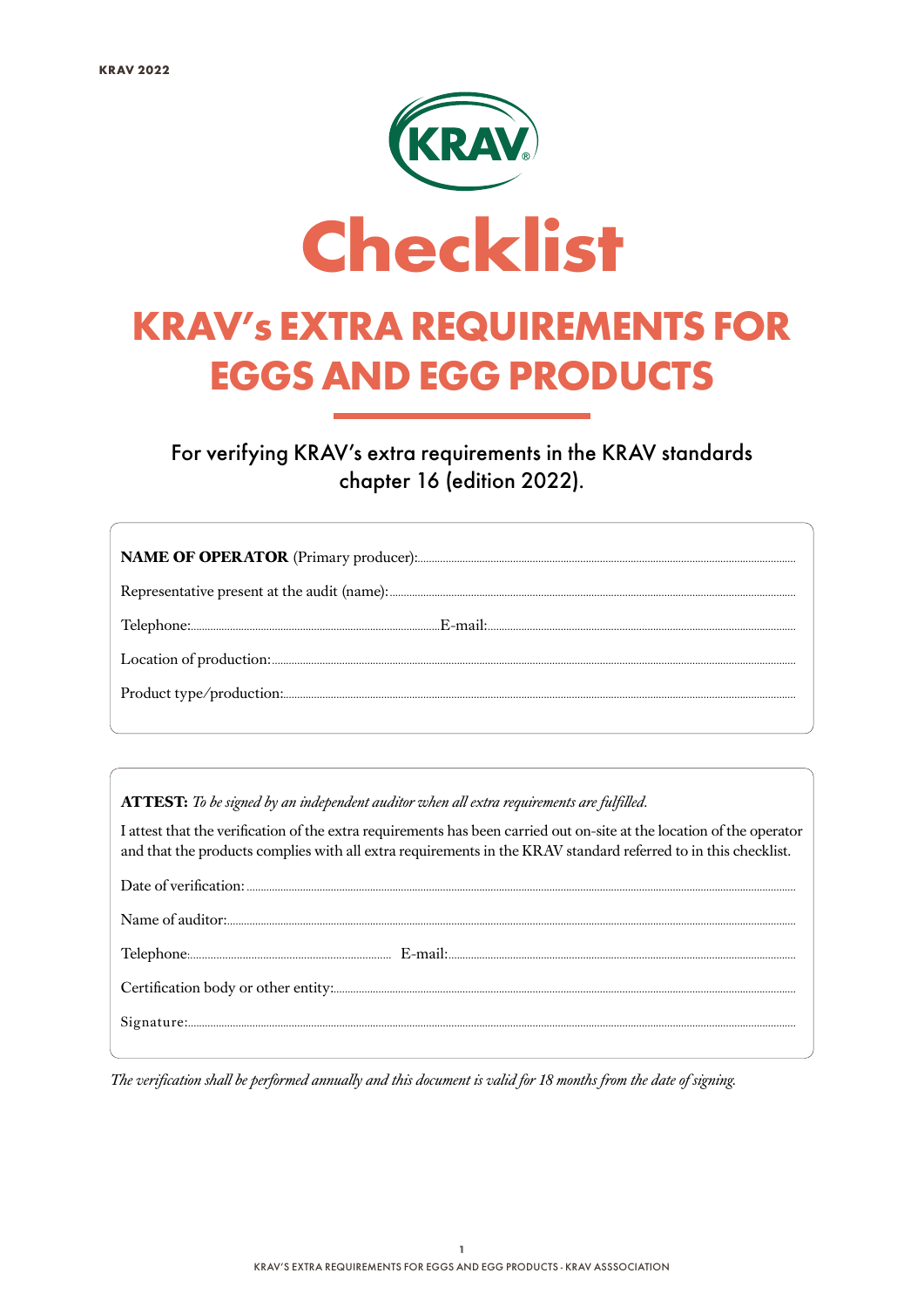#### WAYS TO VERIFY THE EXTRA REQUIREMENTS

This checklist shall be used to verify KRAV´s extra requirements in chapter 16 for the type of production mentioned above.

A prerequisite is that the operator is certified according to Regulation (EU) 2018/848 or to equivalent production rules in accordance with Article 33 in (EU) 2018/848. The product shall always be accompanied by a valid EU-certificate.

You will find more information about KRAVs extra requirements at our webpage: *[www.krav.se](www.krav.se/en/for-companies/extra-requirements-for-all-products/)* and the KRAV Standards at: *[www.krav.se/en/standards](https://www.krav.se/en/standards)*

The checklist shall be filled in and signed either by:

1. A person working as auditor at a certification body accredited for organic certification.

or

2. A person with experience from auditing according to standards for organic production or social responsibility, assigned by a KRAV-certified importer. It must be done by a person outside the company that is being audited.

KRAV has verification agreements with a number of certification bodies that can offer verification of KRAVs Extra Requirements, although any accredited Certification Body can use the checklists.

You will find a list of certification bodies with verification agreements here: *[www.krav.se](https://www.krav.se/en/asset/certification-bodies-with-verification-agreement/)*

The Operator must not use the KRAV-label, or state that the production is KRAV-certified. He or she can only state that KRAV´s extra requirements in chapter 16 (for the type of production that the checklist covers) have been verified.

The checklist is only valid as verification when all extra requirements are fulfilled. When asked for, the verification notes under each question, must be filled in.

For questions please contact: *[food@krav.se](mailto:food%40krav.se?subject=From%20extra%20requirements)*

#### 16.8.1 EXTRA REQUIREMENTS FOR ALL ANIMAL PRODUCTS

| FUR ALL ANIMAL FRUDUCIS                                                                                                                                    |           |               |
|------------------------------------------------------------------------------------------------------------------------------------------------------------|-----------|---------------|
|                                                                                                                                                            | Fulfilled | Not fulfilled |
| WITHDRAWAL PERIOD FOR VETERINARY MEDICINAL PRODUCTS                                                                                                        |           |               |
| • If veterinary medicinal products are used that have an approved withdrawal<br>period of zero days, then a withdrawal period of 48 hours must be applied. |           | $\Box$        |
|                                                                                                                                                            |           |               |

*..........................................................................................................................................................................................................................................................*

*Verified through (e.g. documentation, ocular inspection): .........................................................................................................................................*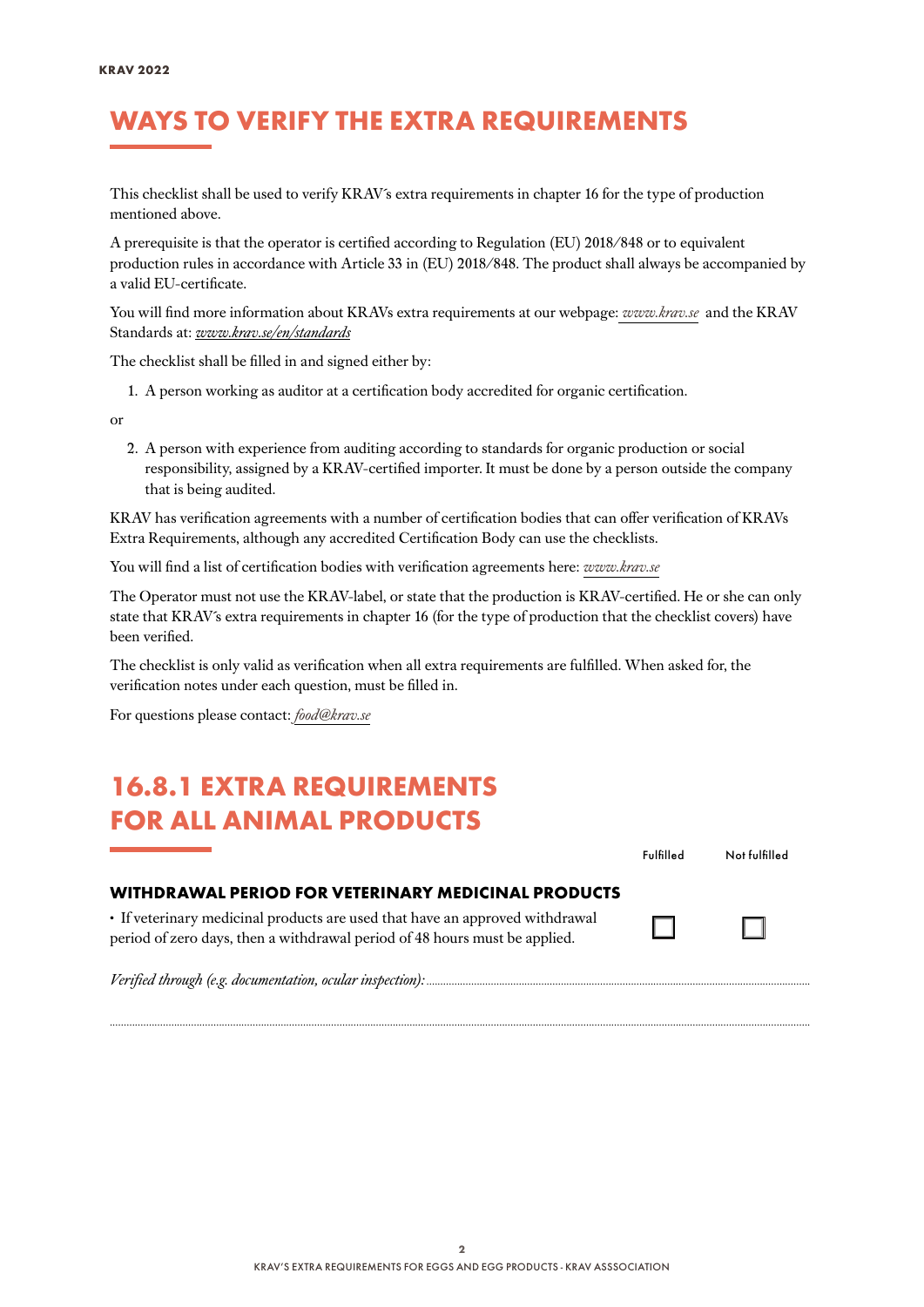### 16.8.3 EXTRA REQUIREMENTS FOR EGGS AND EGG PRODUCTS

|                                                                                                                                                                                                                                                                                                                                                                                                                                                                 | Fulfilled | Not fulfilled |
|-----------------------------------------------------------------------------------------------------------------------------------------------------------------------------------------------------------------------------------------------------------------------------------------------------------------------------------------------------------------------------------------------------------------------------------------------------------------|-----------|---------------|
| <b>NATURAL BEHAVIOUR</b>                                                                                                                                                                                                                                                                                                                                                                                                                                        |           |               |
| · Hens and chickens must have access to a sand bath. If the poultry have<br>outdoor access throughout the year the surface in the exercise yard may<br>replace the indoor sand bath.                                                                                                                                                                                                                                                                            |           |               |
|                                                                                                                                                                                                                                                                                                                                                                                                                                                                 |           |               |
| · Exercise yards for laying hens must not extend more than 150 meters from<br>the nearest entrance and exit holes in the poultry housing. Provided that there<br>is a sufficient number of shelters against bad weather and predators evenly<br>distributed over the entire outdoor exercise yard, and at least four shelters per<br>hectare, the exercise yard may extend up to 250 meters from the nearest entrance and<br>exit holes in the poultry housing. |           |               |
|                                                                                                                                                                                                                                                                                                                                                                                                                                                                 |           |               |
| <b>FEED SELF-SUFFICIENCY</b>                                                                                                                                                                                                                                                                                                                                                                                                                                    |           |               |
| • At least 50% of the feed must be produced on the keeper's farm or in cooperation<br>with one or more other organic farms. Feed can also be produced and sold to<br>a feed supplier and bought from the supplier.<br>If cooperation with other organic farmers takes place, those who grow feed must<br>receive the corresponding amount of manure from the livestock operation.                                                                               |           |               |
|                                                                                                                                                                                                                                                                                                                                                                                                                                                                 |           |               |
|                                                                                                                                                                                                                                                                                                                                                                                                                                                                 |           |               |
| <b>MUTILATIONS</b>                                                                                                                                                                                                                                                                                                                                                                                                                                              |           |               |
| · Beak trimming is prohibited.                                                                                                                                                                                                                                                                                                                                                                                                                                  |           |               |
|                                                                                                                                                                                                                                                                                                                                                                                                                                                                 |           |               |

*..........................................................................................................................................................................................................................................................*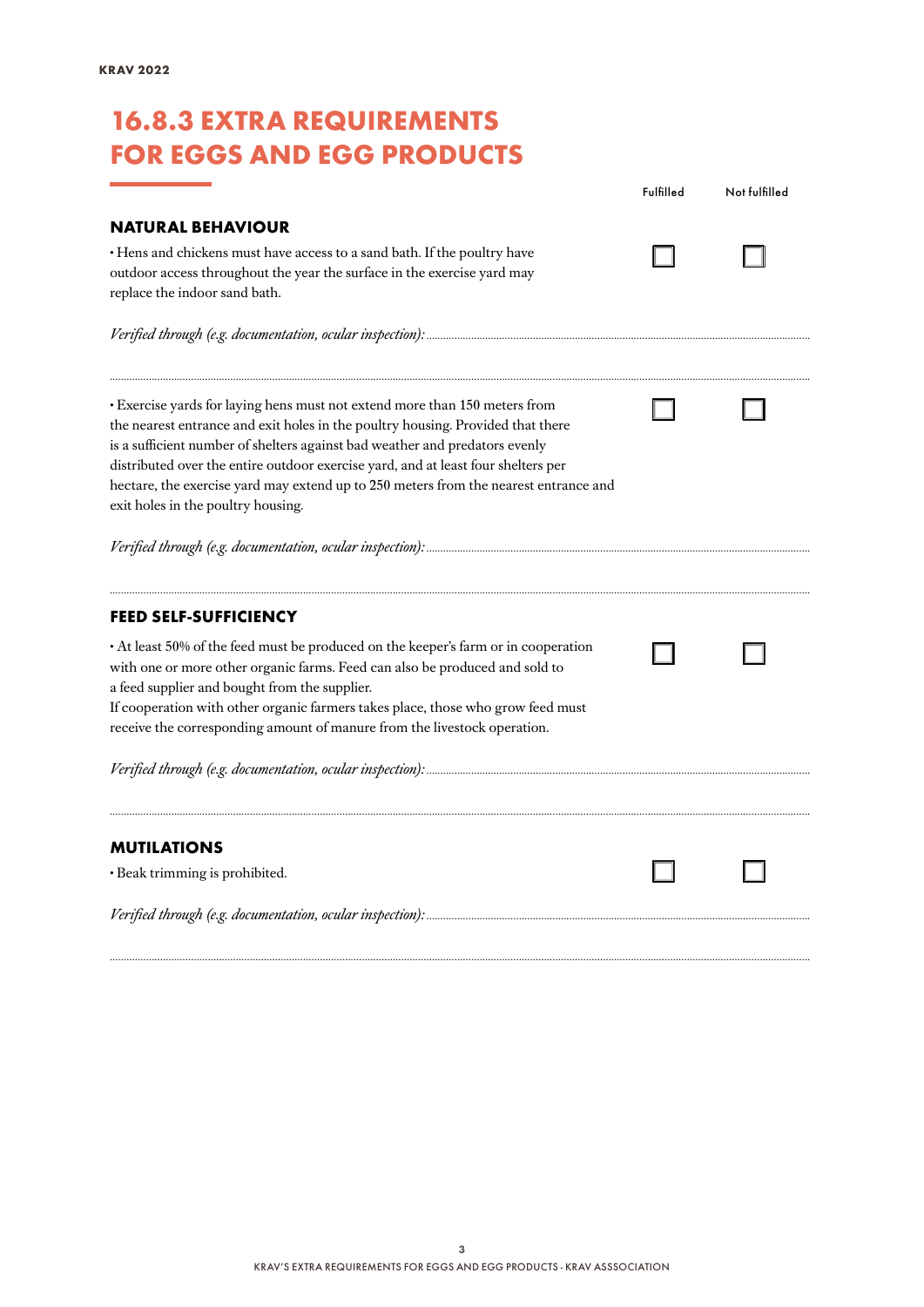# SOCIAL RESPONSIBILITY IN PRIMARY PRODUCTION



The production, including primary production, takes place in the European Union, the EEA area, Switzerland, UK, USA, Canada, Australia, New Zealand or Japan.



The operator has less than 10 employees, and are exempt from the documentation requirement.

The operator is certified according to a KRAV recognized standard for social responsibility or evaluated according to a KRAV recognized system for supplier evaluation. (Certificate or corresponding document shall be sent to the buyer.)

*If any of the conditions above are fulfilled, you do not have to fill in the checklist for social responsibility below.*

#### 16.4 SOCIAL RESPONSIBILITY – CHECKLIST

|                                                                                                                                                                                                                                                                                                               | Fulfilled | Not fulfilled |
|---------------------------------------------------------------------------------------------------------------------------------------------------------------------------------------------------------------------------------------------------------------------------------------------------------------|-----------|---------------|
| 16.4.2 National legislation on labour law must be complied with.                                                                                                                                                                                                                                              |           |               |
|                                                                                                                                                                                                                                                                                                               |           |               |
| 16.4.3 Products cannot be KRAV-certified if there are human rights violations<br>associated with the production. Activities where production takes place must<br>comply with the ILO core conventions, the UN Convention on the Rights of the<br>Child, and the UN Universal Declaration of Human Rights. (K) |           |               |
|                                                                                                                                                                                                                                                                                                               |           |               |
| 16.4.4 Forced or involuntary labour is prohibited.                                                                                                                                                                                                                                                            |           |               |
|                                                                                                                                                                                                                                                                                                               |           |               |
| 16.4.5 Employees must be treated equally, provided with the same opportunities<br>and not be subjected to discrimination.                                                                                                                                                                                     |           |               |
|                                                                                                                                                                                                                                                                                                               |           |               |
| 16.4.6. It is prohibited to employ children under 15 years of age. (K)<br>ILO's exception for limited extra work in accordance with ILO convention 138 applies.                                                                                                                                               |           |               |
| Verified through (e.g. documentation, ocular inspection, worker interviews):                                                                                                                                                                                                                                  |           |               |

*..........................................................................................................................................................................................................................................................*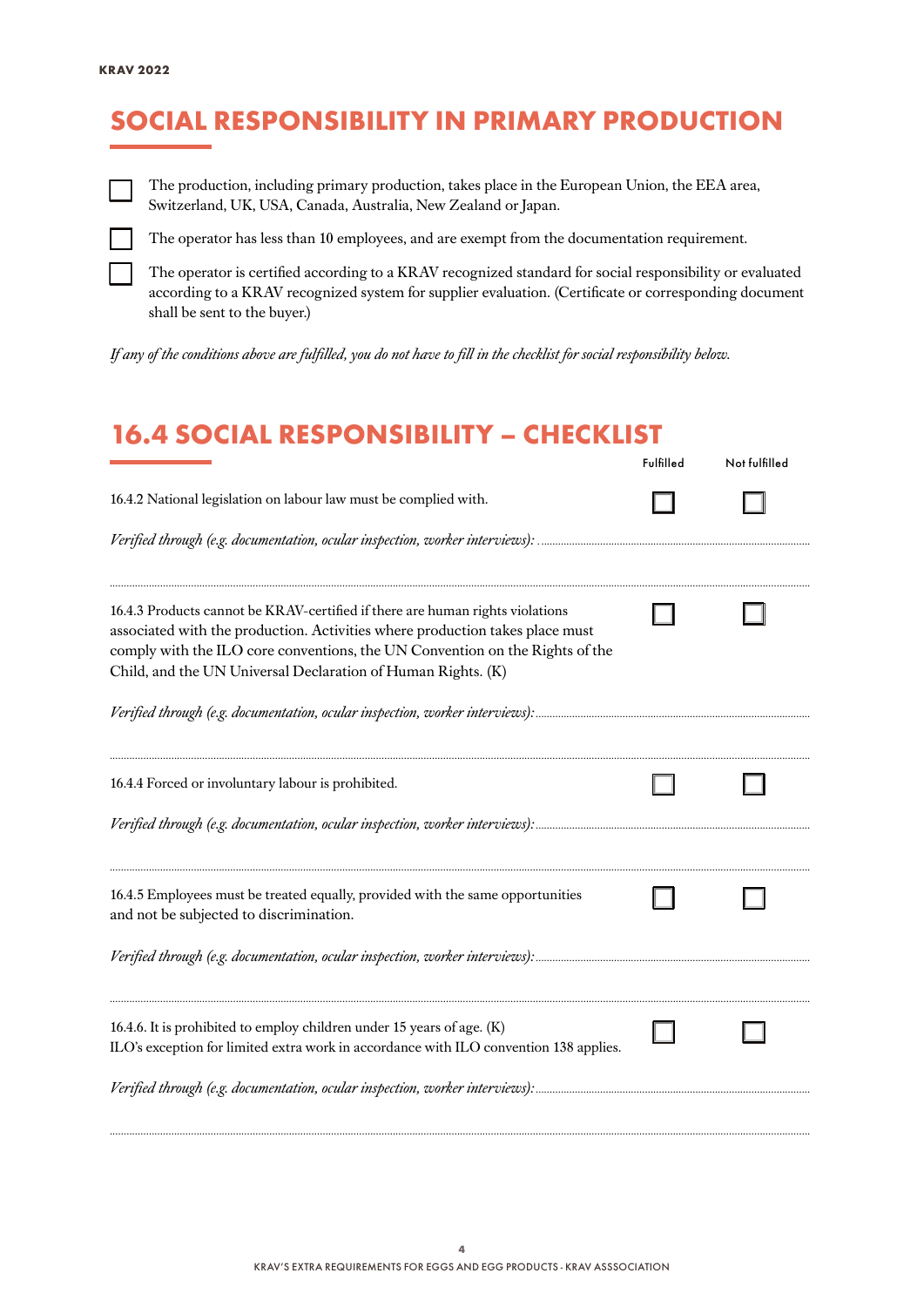# 16.4 SOCIAL RESPONSIBILITY – CHECKLIST

|                                                                                                                                                 | Fulfilled | Not fulfilled |
|-------------------------------------------------------------------------------------------------------------------------------------------------|-----------|---------------|
| 16.4.7 When child and young employees under 18 years of age are hired, it must<br>be ensured that:                                              |           |               |
| the work is not harmful to their health or development<br>the number of hours or scheduling of work does not affect<br>their school attendance. |           |               |
|                                                                                                                                                 |           |               |
| 16.4.8. Employees must have the opportunity to organize and the right<br>to collective bargaining.                                              |           |               |
|                                                                                                                                                 |           |               |
| 16.4.9. Employers must comply at the least with the alternative which follows that<br>most benefits employees:                                  |           |               |
| the statutory minimum wage in each respective country or<br>the industry standard implemented through collective bargaining<br>agreements.      |           |               |
|                                                                                                                                                 |           |               |
| 16.4.10. National legislation regarding working hours and overtime<br>must be complied with.                                                    |           |               |
|                                                                                                                                                 |           |               |
| 16.4.11. The work environment must be safe and not present a health risk.                                                                       |           |               |
|                                                                                                                                                 |           |               |
| 16.4.12. All employees must have a binding employment contract.                                                                                 |           |               |
|                                                                                                                                                 |           |               |

*..........................................................................................................................................................................................................................................................*